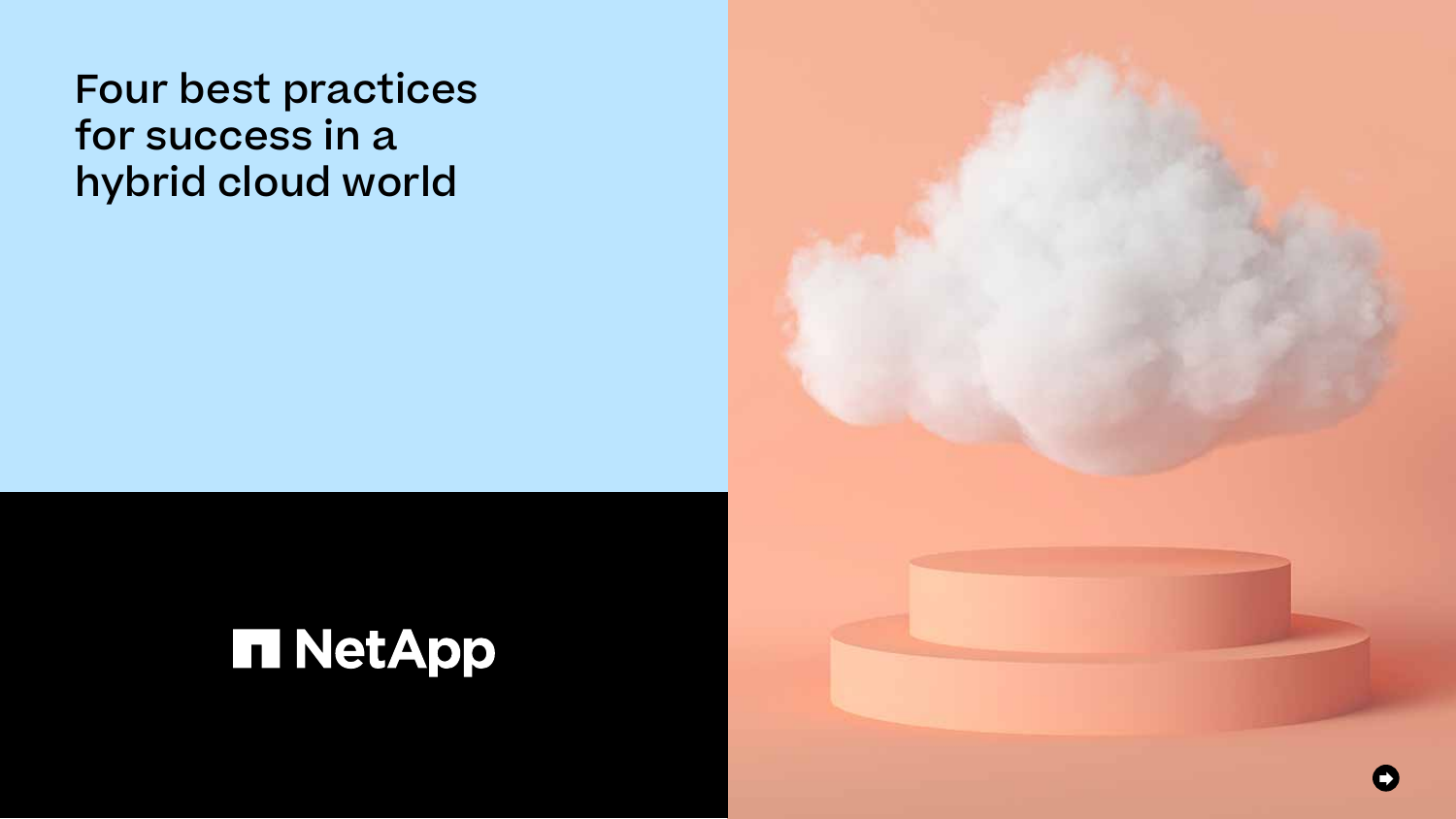



#### What's the best approach to the hybrid cloud?

A hybrid cloud strategy makes sense for most organizations, allowing IT to move workloads among private and public clouds as needs and costs fluctuate. Some need only a short-term hybrid strategy as a step toward moving to a cloud-only environment. Others, due to data privacy, regulatory, or security issues, pursue a long-term hybrid cloud strategy, keeping a combination of on-premises and cloud environments. Finally, a continuously optimized hybrid strategy is the right choice for organizations that want to allocate workloads based on ongoing cost and performance evaluations.

Regardless of which strategy is right for you, capturing all the benefits of the hybrid cloud takes quite a bit of planning, not to mention effective management of both public and private clouds and on-premises IT resources.

To succeed in a hybrid multicloud environment, you need to regularly evaluate requirements for speed, performance, innovation, and flexibility, while understanding the nuances of data needs, management options, and AIOps. With so many factors in play, it can help to keep your eye on the big picture. Read on to learn about four best practices that can help you optimize your hybrid cloud landscape for success:

- **Strike a balance** between innovation and performance
- **Flexibly manage workloads** with a targeted multicloud approach
- **Tame IT complexity** with AIOps

 $\mathbf{O} \mathbf{O}$ 

• **Stay flexible** to maximize agility in uncertain times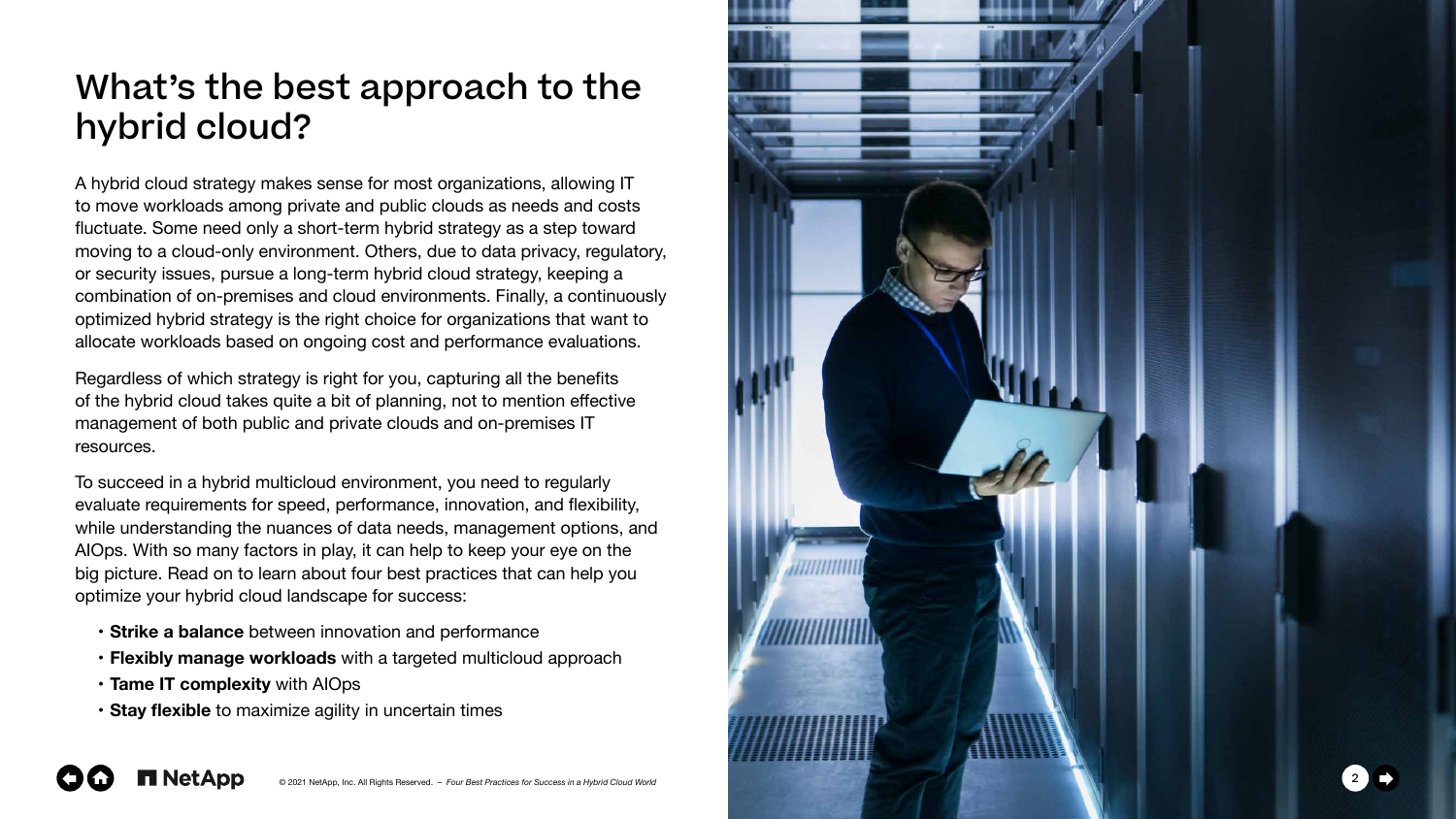87 of enterprises have defined a  $\frac{0}{0}$ hybrid cloud strategy<sup>1</sup>





"Hybrid empowers you to do exciting things. You can innovate on the cloud and execute on premises, where most of the data still is. You can innovate internally, then execute at scale in the cloud."

**Ronen Schwartz Senior VP and GM of Cloud Volumes Services, NetApp**

#### Strike a balance between innovation and performance

There's no one-size-fits-all hybrid cloud solution. Most organizations will aim for a blend of on-premises and cloud workloads that balances cost, speed, security, and other considerations. A common long-term strategy is to rebalance and optimize this blend over time as organizational priorities change. When you're establishing or revising your own strategy, remember another balance—the one between addressing current operating performance needs and supporting rapid innovation, especially at times of heightened market disruption. Luckily, a hybrid cloud strategy can help you accomplish both goals.

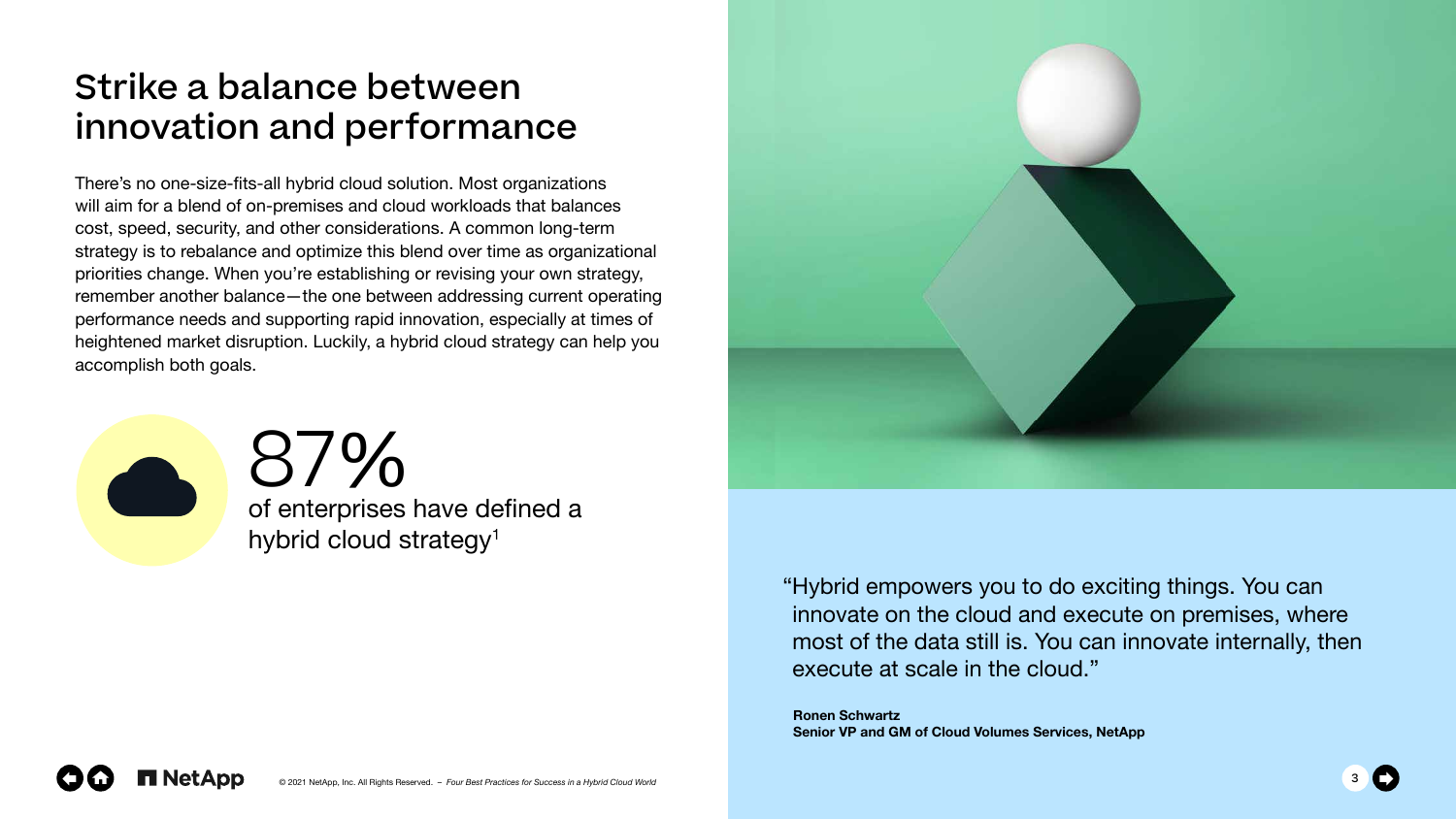#### 55 of companies use at least two  $\frac{0}{0}$

public clouds in addition to their own data centers<sup>2</sup>





"A single management console helps you do two things: It diagnoses problems and it gives you the tools to solve them."

**Kim Stevenson Senior VP and GM of Foundational Data Services, NetApp**



## Flexibly manage workloads with a targeted multicloud approach

A multicloud strategy avoids the heavy expenses of infrastructure purchase. It also lets you take advantage of innovations as they're introduced, regardless of vendor. But while a multicloud-and-on-premises environment offers a wide array of choices, 46% of technology leaders said it has also increased management complexity.

Solutions such as [NetApp ONTAP](https://www.netapp.com/data-management/ontap-data-management-software/) make managing the multicloud hybrid environment much easier. ONTAP standardizes data architecture, making it easy to move applications at will, or automatically tier off old data to cheaper storage. Strong, consistent security protections surround your data wherever it goes, for quality control across your data landscape.

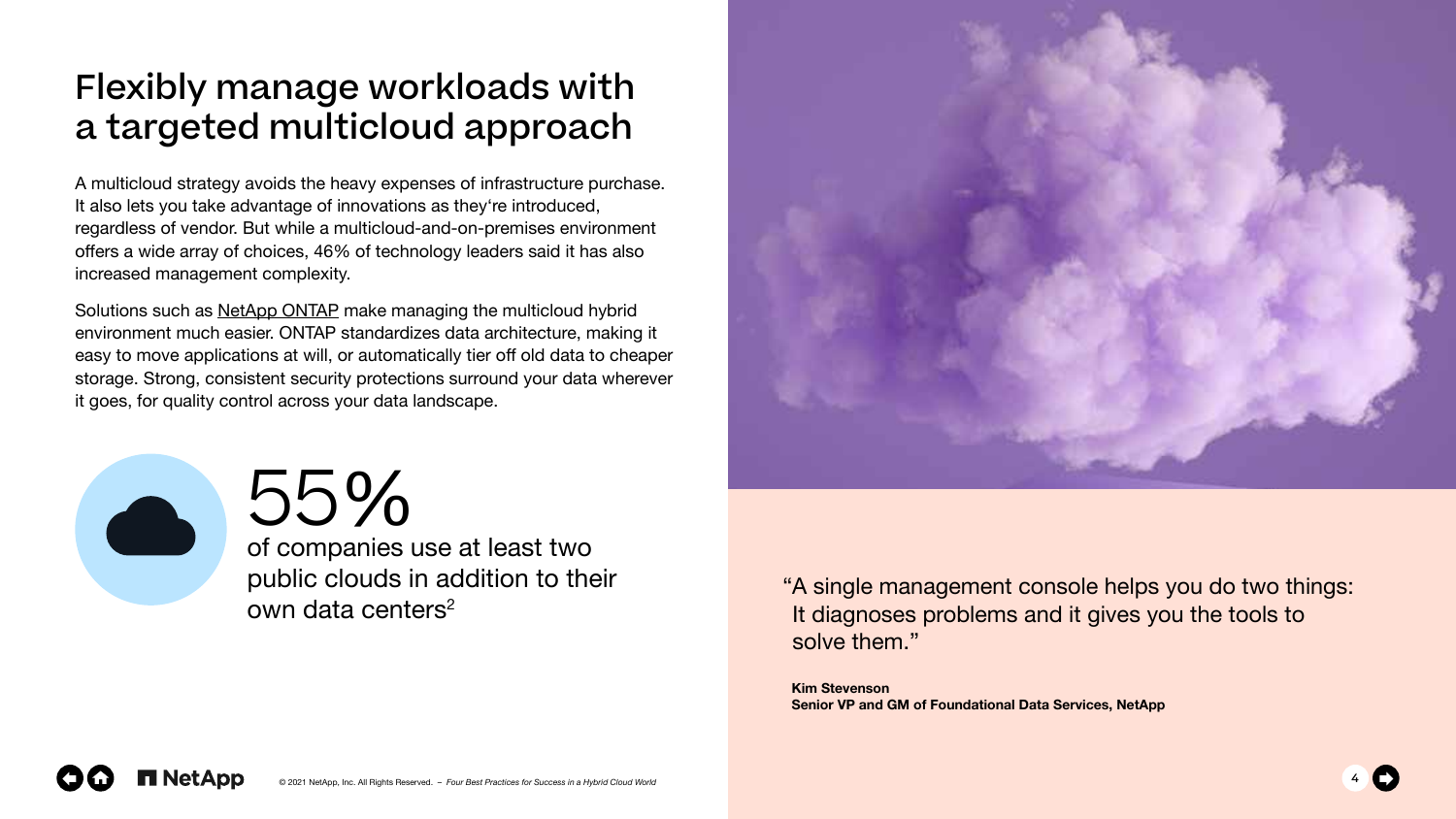#### 62 of IT executives see AI as the  $\frac{0}{0}$ technology with the greatest potential

to change how they do business $3$ 





In a [Statista survey,](https://www.statista.com/statistics/1010739/worldwide-data-exponential-growth-challenges/) more than half of businesses said that exponential data growth had made application performance and latency major challenges. And 41% of respondents struggle to keep up with data storage demands.

# Tame IT complexity with AIOps

Data is the lifeblood of today's organization, fueling insights that accelerate problem solving and improve decisions. But the deluge of information from marketing, sales, contact centers, and finance can overwhelm IT.

Organizations can meet these problems head on with AIOps—using machine learning and AI algorithms to streamline IT operations. Advantages run the gamut from eliminating time-consuming drudge work to performing predictive maintenance and serving as a pilot light for planning decisions. Consider the benefits of using AIOps for:

- Robotic process automation
- Anomaly detection and alerts
- Diagnostics, predictive maintenance, and remediation
- Remote capabilities
- Capacity planning

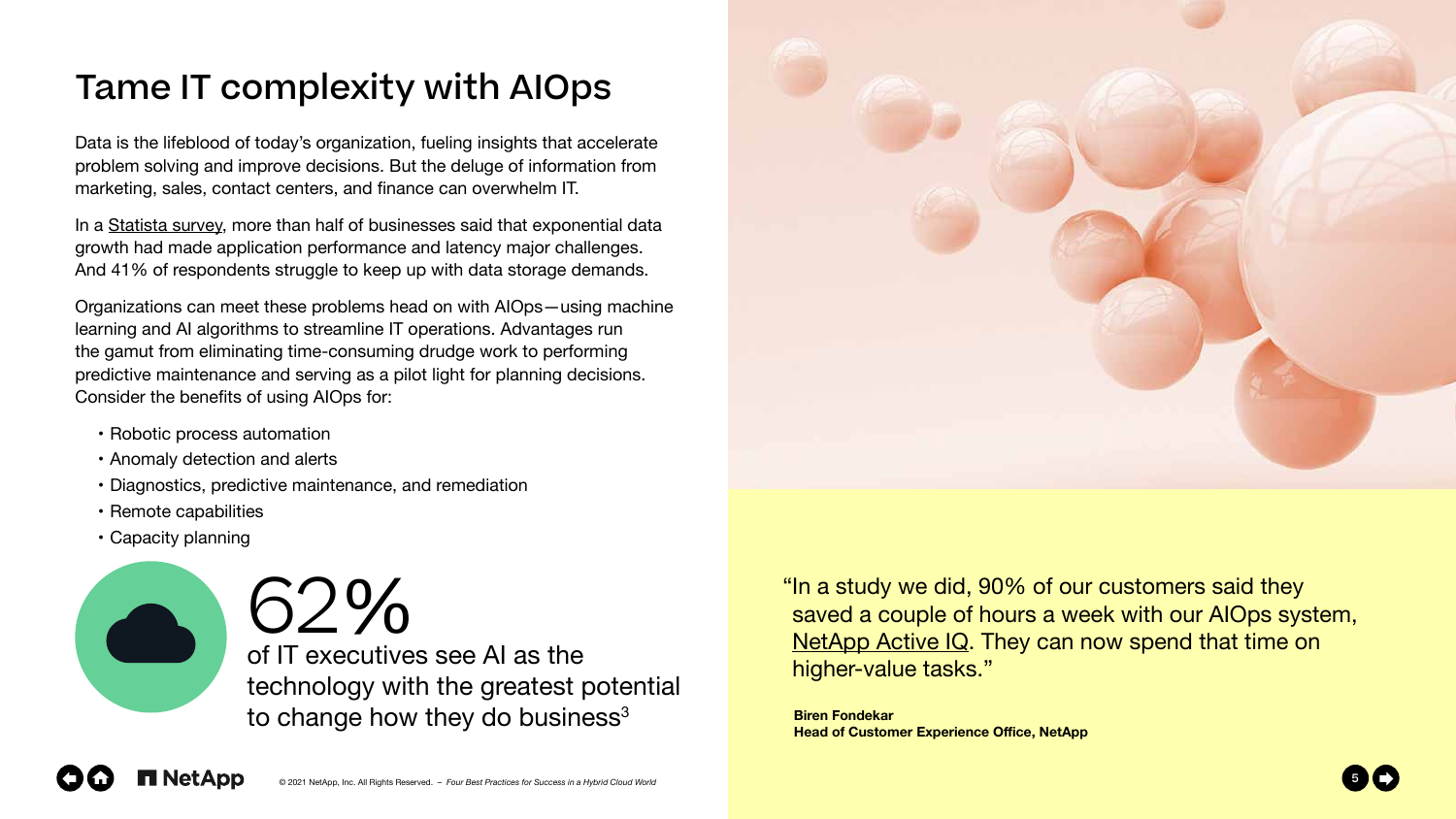### Stay flexible to maximize agility in uncertain times

Most IT professionals understand the benefits of moving data workloads to the cloud, making data storage and processing more scalable, flexible, available—and often affordable. But exactly how to make the leap isn't always obvious, especially when complex structures and legacy systems are involved. An organization may need to rethink strategy or adjust operations to optimize data migration, availability, performance, cost, or security.

In these complex cases, the best choice is often a "bridge to the cloud." Customers move to the cloud at their own pace, supporting business outcomes and reducing risk along the way.

The bottom line: Whatever your industry, whether your organization is public or private, today's rapid changes in work and technology demand new levels of flexibility.



85 of organizations include workload  $\frac{0}{0}$ placement flexibility in their top five technology priorities—and a full 99% put it in their top 10<sup>4</sup>





initiatives at their own pace."

**Sheila Rohra Senior VP of Customer Success, NetApp**